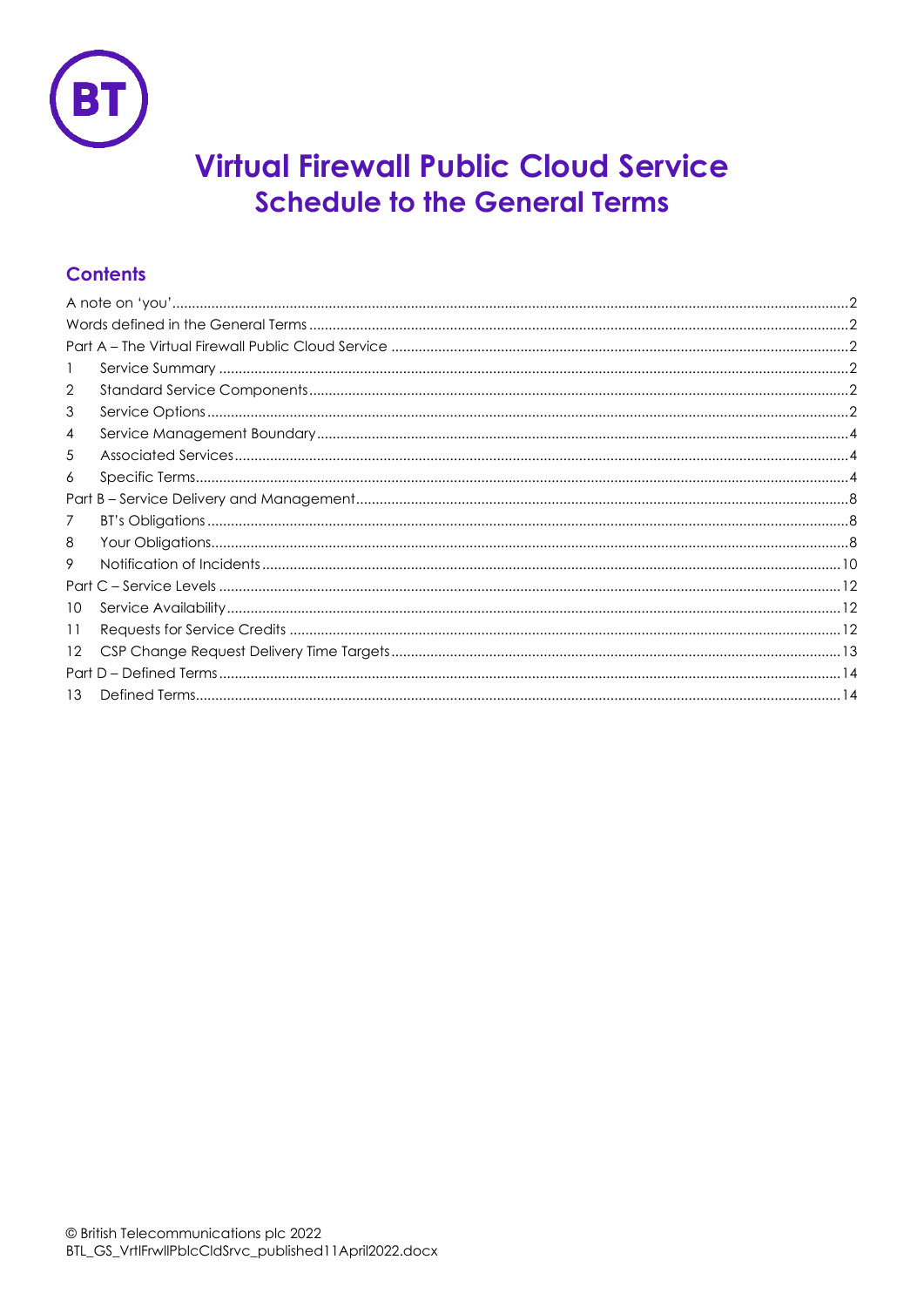# <span id="page-1-0"></span>**A note on 'you'**

'You' and 'your' mean the Customer.

# <span id="page-1-1"></span>**Words defined in the General Terms**

Words that are capitalised but have not been defined in this Schedule have the meanings given to them in the General Terms.

# <span id="page-1-2"></span>**Part A – The Virtual Firewall Public Cloud Service**

## <span id="page-1-3"></span>**1 Service Summary**

BT will provide you with a remotely managed service capability that will deliver, manage and orchestrate a variety of firewall services through a software platform hosted on your Public Cloud Infrastructure, comprising of:

- 1.1 the Standard Service Components; and
- 1.2 any of the Service Options as set out in any applicable Order,

up to the point of the Service Management Boundary as set out in Paragraph [4](#page-3-0) ("**Virtual Firewall Public Cloud Service**").

# <span id="page-1-4"></span>**2 Standard Service Components**

BT will provide you with all the following standard service components ("**Standard Service Components**") in accordance with the details as set out in any applicable Order:

# 2.1 **Virtual Firewall Application**

BT will:

- 2.1.1 provide the Virtual Firewall within your Public Cloud Infrastructure, which will be installed and base configured by you or whichever party manages your Public Cloud Infrastructure on your behalf. BT will then gain access once it is running to complete the configuration and ensure that traffic is passing through the Virtual Firewall from your Public Cloud Infrastructure;
- 2.1.2 provide management and support by:
	- (a) monitoring the Virtual Firewall;
	- (b) diagnosing and resolving failures on the Virtual Firewall; and
- 2.1.3 provide service performance reports via the BT Portal.

# <span id="page-1-5"></span>**3 Service Options**

BT will provide you with any of the following options ("**Service Options**") that are set out in any applicable Order and in accordance with the details set out in that Order:

# <span id="page-1-6"></span>3.1 **VPN**

- 3.1.1 BT will set up and configure the following types of VPN in accordance with BT's prevailing technical standards:
	- (a) Site-to-Site VPNs between two Virtual Firewalls which are both managed by BT;
	- (b) remote access VPNs, for remote Users to gain secure access to your internal network. BT will implement your rules to authenticate the User's access against your authentication server; and
	- (c) third party (extranet) VPNs, for creating a site-to-site VPN between your Virtual Firewall managed by BT, and a Virtual Firewall owned or managed by you or a third party. BT will only deliver VPNs to firewalls managed by a third party after the Service Start Date.

# 3.2 **Firewall URL Filtering and Application Control**

- 3.2.1 BT will:
	- (a) block access to the Internet sites that you ask BT to, in accordance with your CSP;
	- (b) send an appropriate message to a User attempting to access a blocked or restricted Internet site to advise either:
		- (i) that the User request has been blocked; or
		- (ii) that the User will first confirm acceptance of your acceptable use policy (or similar warning) and upon acceptance by the User, the page will be delivered; and
	- (c) implement any alterations, via the standard configuration management process, in the event of any change in your CSP.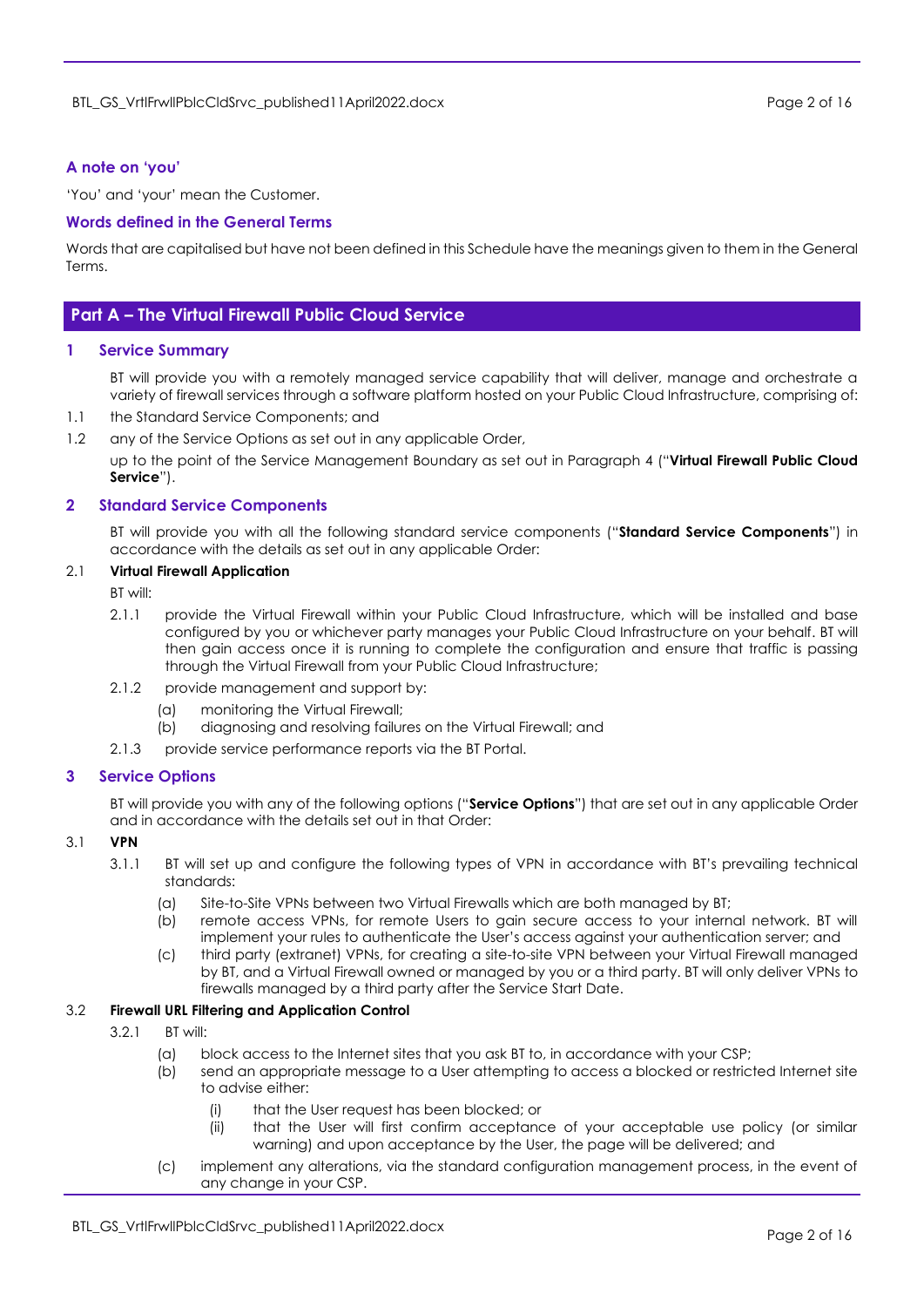3.2.2 This Service Option does not include reporting as standard. Reporting may be available in accordance with Paragraph 3.8.

# 3.3 **Firewall Anti-Virus**

- 3.3.1 BT will:
	- (a) check web browser (http) traffic for known malware;
	- (b) inspect requests from Users for an executable file from a site on the Internet, against the current antivirus definition file set out in the applicable intrusion signature files. If no virus is detected, the file will be passed to the User. If a virus is detected the file will be blocked and deleted; and
	- (c) keep antivirus definition files up to date by regular downloads direct from the firewall supplier.
- 3.3.2 This Service Option does not include reporting as standard. Reporting may be available in accordance with Paragraph 3.8.

#### 3.4 **Firewall Anti-Bot**

3.4.1 BT will check and block outbound traffic for communication with known command and control servers used by owners of malicious software.

## <span id="page-2-1"></span>3.5 **Firewall Intrusion Detection and Prevention Service**

- 3.5.1 BT will:
	- (a) monitor traffic passing through your Security Appliance for attacks, in accordance with the applicable intrusion signature files;
	- (b) implement this Service Option with a default configuration setting, as defined by the supplier of the Software used to deliver the IPS;
	- (c) maintain a subscription to the necessary signature updates, and arrange their application when issued by the Supplier. BT will not be responsible for evaluating these signatures beforehand **("IPS").**
- 3.5.2 BT will advise you how the IPS that you have selected operates with regard to alerting or IPS specific reporting.
- 3.5.3 If BT agrees to a request from you to alter the parameters for applying new signatures in "block" mode, to give a greater or lower sensitivity to attacks, you certify that you are aware of the increased risk of false positives (blocks to legitimate traffic) or the increased risk of attacks being missed.
- 3.5.4 If the SSL/TLS Inspection is selected, BT will scan SSL Encrypted Traffic in the same way that non-encrypted traffic can be scanned, provided your CSP permits such scanning.

# <span id="page-2-2"></span>3.6 **SSL/TLS Inspection**

- 3.6.1 BT will intercept and decrypt SSL Encrypted Traffic in order to carry out inspection in accordance with the CSP. Once the traffic has been inspected, it will be re-encrypted and relayed to its original destination (if permitted by the CSP) (**"SSL/TLS Inspection"**).
- 3.6.2 BT will not intercept and decrypt SSL Encrypted Traffic for every category of web content due to a high possibility of issues between associated applications and certain websites.

#### 3.7 **Ad Hoc Professional Services**

- 3.7.1 BT will provide ad hoc technical support, chargeable per day, as set out in the applicable Order.
- 3.7.2 Professional Services are delivered remotely unless otherwise set out in the applicable Order.

#### 3.8 **Security Event Reporting**

- 3.8.1 BT will provide reporting facilities, either on-line or on a server hosted on your Site, which allows analysis of security-related events.
- 3.8.2 If this Service Option is delivered via a shared reporting platform, BT will configure the platform such that you are only provided with access to your reports. This may mean that some of the platform's functionality is restricted to preserve the confidentiality of all customers using that platform.
- 3.8.3 The period over which data can be analysed is dependent on the capacity of the reporting platform or the space allocated on the reporting platform.

# 3.9 **Eagle-I Enhanced Firewall Service**

- <span id="page-2-0"></span>3.9.1 BT shall provide you with the Eagle-I Enhanced Firewall Service, subject to the requirements set out below.
	- (a) Existing Blocklist Enhancement
		- (i) Subject to BT confirming that your Security Appliance is suitable for use with the Eagle-I Enhanced Firewall Service, BT will use its Eagle-I Platform to identify any unique malicious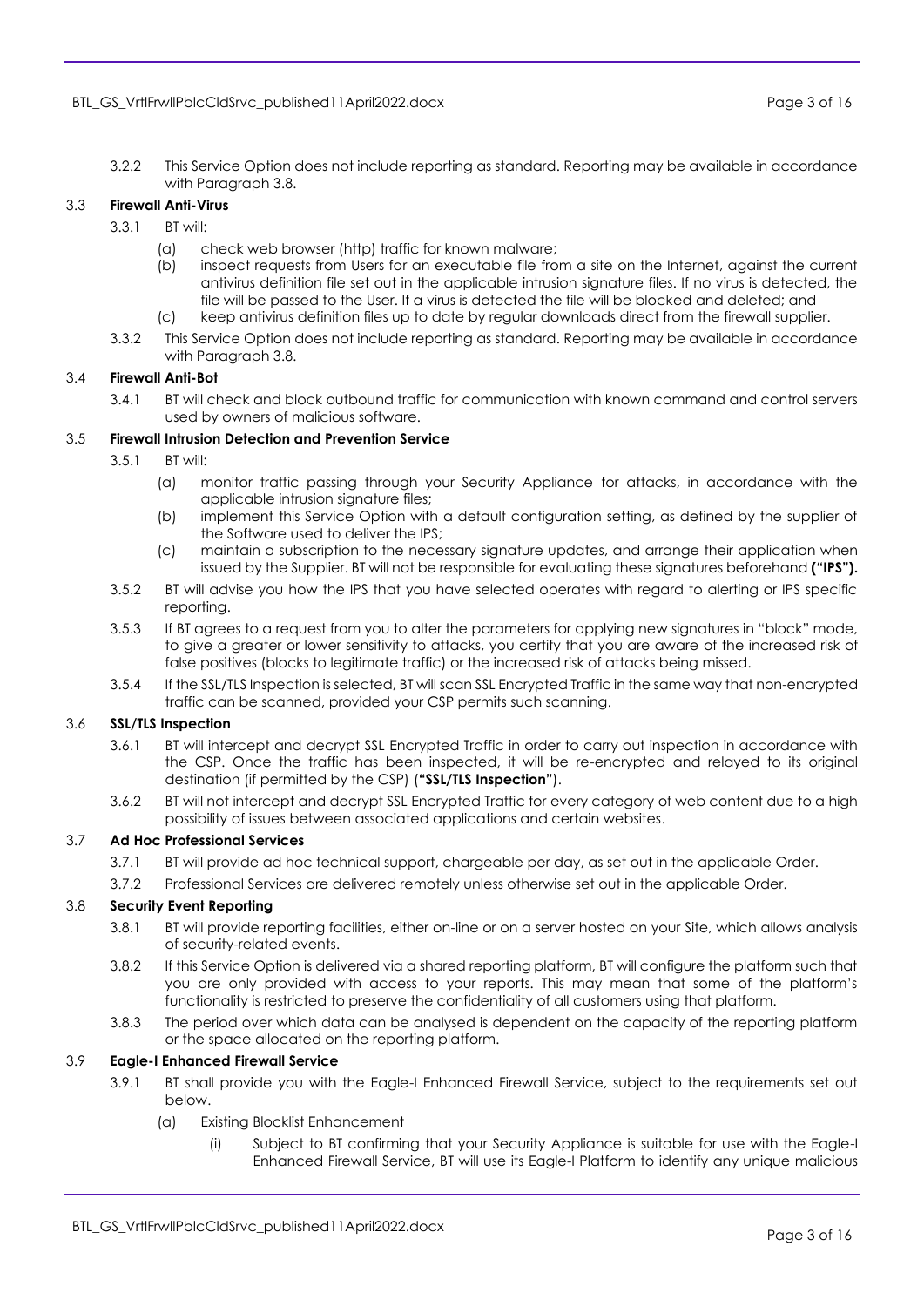IPs and/or URLs to supplement your Security Appliance's existing blocklist of malicious IPs and/or URLs ("**Indicators of Compromise**" or "**IOCs**".)

- (ii) Upon confirming the suitability of your Security Appliance, BT will add new IOCs to the BT Blocklist for consumption by your Security Appliance ("**Existing Blocklist Enhancement**".)
- <span id="page-3-6"></span><span id="page-3-3"></span>(b) Automated IOC Blocking
	- (i) Subject to BT confirming the technical feasibility of applying Automated IOC Blocking to your Security Appliance, as part of its remote service management of your Security Appliance, BT shall automatically implement changes to your Security Appliance so that it will block IOCs propagated from the BT Blocklist ("**Automated IOC Blocking**").
	- (ii) For the avoidance of doubt, when the Eagle-I Enhanced Firewall service is specified, subject to the requirements of technical feasibility (as outlined above at Paragraph 3.9.1(b[\)\(i\)\)](#page-3-3), BT shall implement Automated IOC Blocking. By specifying the Eagle-I Enhanced Firewall Service, you hereby consent to BT implementing Automated IOC Blocking in respect of your Security Appliance.
	- (iii) BT shall not be responsible for any wider impact of any Automated IOC Blocking, including but not limited to any impact from the Automated IOC Blocking on Customer Equipment, or on your wider Network.

## <span id="page-3-0"></span>**4 Service Management Boundary**

- <span id="page-3-7"></span>4.1 BT will provide and manage the Virtual Firewall Public Cloud Service as set out in Parts A, B and C of this Schedule ("**Service Management Boundary**").
- 4.2 BT will have no responsibility for the Virtual Firewall Public Cloud Service outside the Service Management Boundary, including:
	- 4.2.1 issues on end Users' machines or your servers (e.g. operating system, coding languages and security settings);
	- 4.2.2 end to end network connectivity (e.g. your network or Internet connectivity);
	- 4.2.3 managing identities of Users; and/or
	- 4.2.4 your Public Cloud Infrastructure.
- 4.3 BT will not have access to, and will not manage, your Public Cloud Infrastructure as part of this Virtual Firewall Public Cloud Service.
- 4.4 BT does not make any representations, whether express or implied, about whether the Virtual Firewall Public Cloud Service will operate in combination with any Customer Equipment or other equipment and software.
- 4.5 BT does not make any representations or warranties, whether express or implied, as to any outcomes of Automated IOC Blocking undertaken as part of the Eagle-I Enhanced Firewall Service Option, including but not limited to any reduction in security incidents or to the threat impact on any Customer Equipment or your wider Network.

# <span id="page-3-1"></span>**5 Associated Services**

- <span id="page-3-5"></span>5.1 You will have the following services in place that will connect to the Virtual Firewall Public Cloud Service and are necessary for the Virtual Firewall Public Cloud Service to function and will ensure that these services meet the minimum technical requirements that BT specifies:
	- 5.1.1 Internet circuit with a static WAN IP Address; and
	- 5.1.2 public cloud native load balancer (if a high availability pair of virtual firewalls are required),

#### (each an "**Enabling Service**").

5.2 If BT provides you with any services other than the Virtual Firewall Public Cloud Service (including, but not limited to any Enabling Service) this Schedule will not apply to those services and those services will be governed by their separate terms.

#### <span id="page-3-2"></span>**6 Specific Terms**

#### <span id="page-3-4"></span>6.1 **Minimum Period of Service and Renewal Periods**

- 6.1.1 Unless one of us gives Notice to the other of an intention to terminate the Virtual Firewall Public Cloud Service at least 90 days before the end of the Minimum Period of Service or a Renewal Period, at the end of the Minimum Period of Service or Renewal Period the Virtual Firewall Public Cloud Service will automatically extend for a Renewal Period and:
	- (a) BT will continue to provide the Virtual Firewall Public Cloud Service;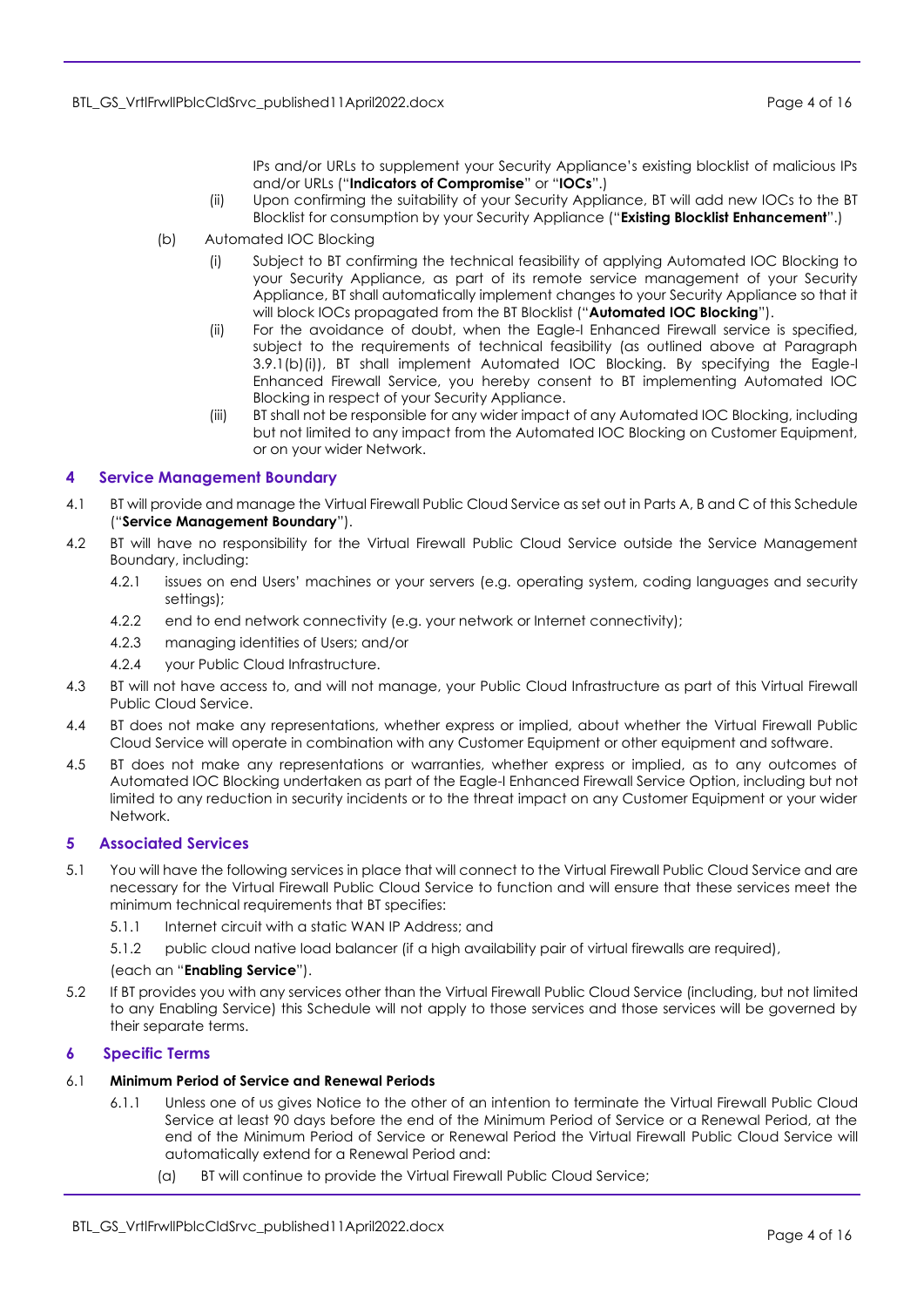- (b) the Charges applicable during the Minimum Period of Service may cease to apply and BT may propose changes to the Charges in accordance with Paragraph [6.1.2.](#page-4-0) If BT proposes changes to the Charges, BT will invoice you the Charges agreed in accordance with Paragraph [6.1.3](#page-4-1) from the beginning of the following Renewal Period; and
- (c) both of us will continue to perform each of our obligations in accordance with the Contract.
- <span id="page-4-0"></span>6.1.2 BT may propose changes to this Schedule or the Charges (or both) by giving you Notice at least 90 days prior to the end of the Minimum Period of Service and each Renewal Period ("**Notice to Amend**").
- <span id="page-4-1"></span>6.1.3 Within 30 days of any Notice to Amend, you will provide BT Notice:
	- (a) agreeing to the changes BT proposed, in which case those changes will apply from the beginning of the following Renewal Period; or
	- (b) terminating the Contract at the end of the Minimum Period of Service or Renewal Period, as applicable.
- 6.1.4 If either of us gives Notice to the other of an intention to terminate the Virtual Firewall Public Cloud Service in accordance with Paragraph [6.1.1](#page-3-4) or Paragraph [6.1.3,](#page-4-1) BT will cease delivering the Virtual Firewall Public Cloud Service at 23.59 on the last day of the Minimum Period of Service or subsequent Renewal Period as applicable.

## 6.2 **Termination for Convenience**

For the purposes of Clause 17 of the General Terms, either of us may, at any time after the end of the Minimum Period of Service and without cause, terminate the Virtual Firewall Public Cloud Service or any Order by giving 90 days' Notice to the other.

# 6.3 **Customer Committed Date**

- 6.3.1 If you request a change to the Virtual Firewall Public Cloud Service or any part of the Virtual Firewall Public Cloud Service, then BT may revise the Customer Committed Date to accommodate that change.
- 6.3.2 BT may expedite delivery of the Virtual Firewall Public Cloud Service for operational reasons or in response to a request from you, but this will not revise the Customer Committed Date.

## <span id="page-4-2"></span>6.4 **Changes to your CSP**

- 6.4.1 BT will apply the following "reasonable use" restrictions ("Reasonable Use Policy") for changes to the CSP(s):
	- (a) you will not raise Standard Change requests more frequently than:
		- (i) six per month per Security Appliance in respect of Foundation;
		- (ii) eight per month per Security Appliance in respect of Foundation Plus; and
		- (iii) 10 per month per Security Appliance in respect of Premium;
	- (b) you will not raise Urgent Change requests more frequently than:
		- (i) one per month per Security Appliance in respect of Foundation;
		- (ii) two per month per Security Appliance in respect of Foundation Plus; and
		- (iii) three per month per Security Appliance in respect of Premium;
	- (c) where BT's measurements show that change requests are being raised more frequently than as set out in Paragraphs 6.4.1(a) and 6.4.1(b), BT may, either:
		- (i) aggregate your requests over a period of time, so that they may be implemented more efficiently. In this event there may be some implementation delays; or
		- (ii) review your requirements and agree with you an appropriate alternative implementation process and any associated charges.]
- 6.4.2 You may request changes to your CSP in relation to the rule-sets that define the Virtual Firewall Public Cloud Service operation, either via the BT Portal or the Service Desk.
- 6.4.3 BT will use reasonable endeavours to identify errors or potential unforeseen consequences of your requested CSP changes and advise you appropriately.
- 6.4.4 BT will not be liable for any consequences arising from:
	- (a) your misspecification of your security requirements in your CSP; or
	- (b) unforeseen consequences of a correctly specified and correctly implemented CSP.
- 6.4.5 BT will apply the following "**reasonable use**" restrictions for changes to your CSP:
	- (a) you will not raise change requests more frequently than once a week. This will be measured by BT as an average over a rolling period of three months, per CSP. In the event that BT's measurements show that you are raising change requests more frequently than once per week, BT may, either: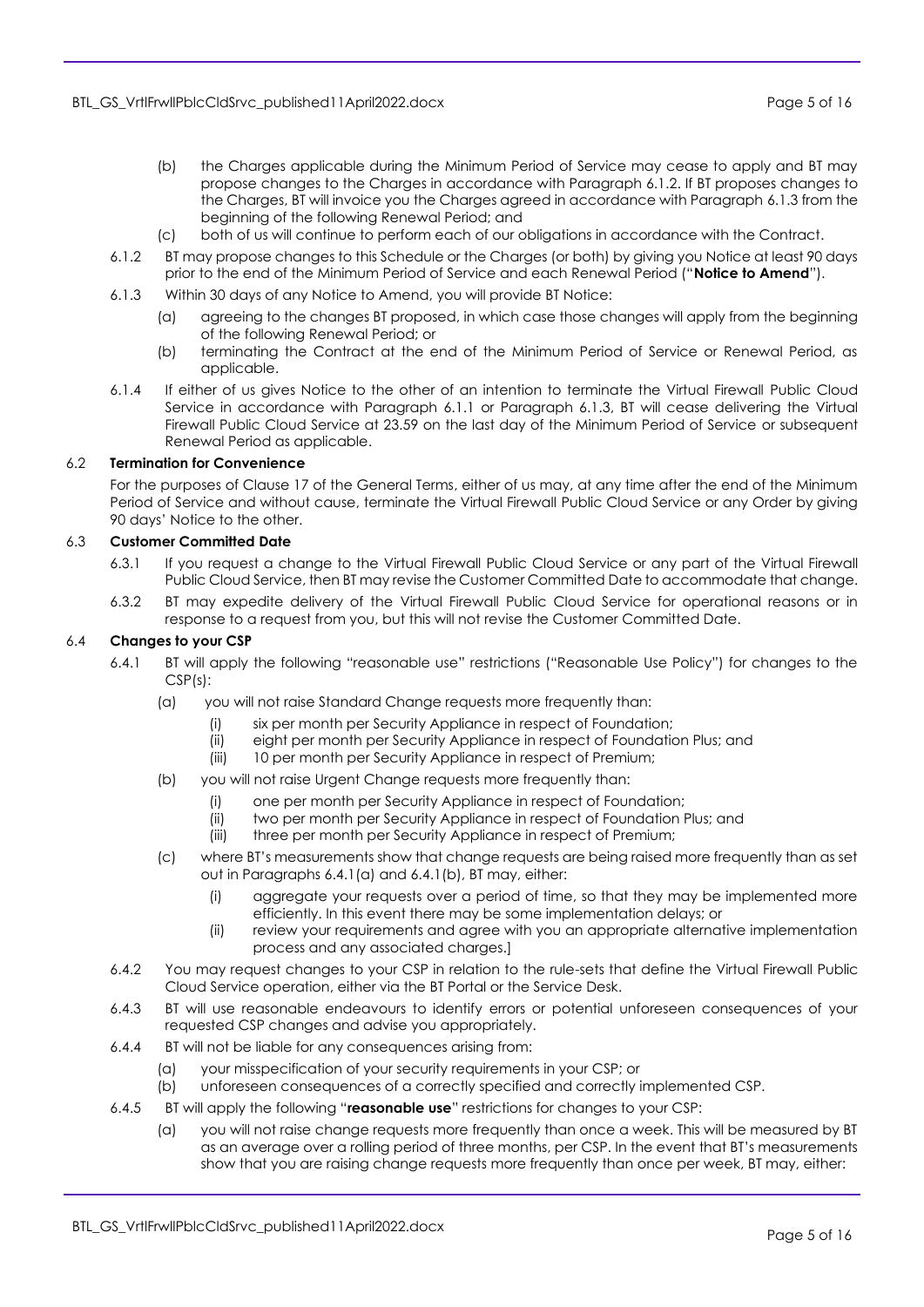- (i) aggregate your requests over a period of time, so that they may be implemented more efficiently. In this event there may be some implementation delays; or
- (ii) review your requirements and agree with you an appropriate alternative implementation process and any associated Charges.

# 6.5 **Invoicing**

- 6.5.1 Unless set out otherwise in any applicable Order, BT will invoice you for the following Charges in the amounts set out in any applicable Order:
	- (a) Recurring Charges, monthly in advance on the first day of the relevant month and for any period where the Virtual Firewall Public Cloud Service is provided for less than one month, the Recurring Charges will be calculated on a daily basis; and
	- (b) Professional Services Charges.
- 6.5.2 BT may invoice you for any of the following Charges in addition to those set out in any applicable Order:
	- (a) Charges for investigating Incidents that you report to BT where BT finds no Incident or that the Incident is caused by something for which BT is not responsible under the Contract;
	- (b) Charges for commissioning the Virtual Firewall Public Cloud Service in accordance with Paragraph [7.2](#page-7-3) below, outside of Business Hours;
	- (c) Charges for expediting provision of the Virtual Firewall Public Cloud Service at your request after BT has informed you of the Customer Committed Date;
	- (d) reasonable expenses incurred by BT in providing configuration information in accordance with Paragraph [7.4.2](#page-7-4) below;
	- (e) Charges for the upgrade of the Virtual Firewall if required by you, unless the upgrade is operationally necessary to enable BT to continue to provide the Virtual Firewall Public Cloud Service. This does not apply to patching of applications or changes to your CSP. Any upgrade that is required as a result of capacity issues arising as a consequence of an increase in traffic or activation of new features will be charged to you;
	- (f) Charges incurred due to inaccuracies in information provided by you to BT, including the requirements of your CSP;
	- (g) Charges for restoring Service if the Service has been suspended in accordance with Clause 10.1.2 of the General Terms;
	- (h) any Termination Charges incurred in accordance with Paragraph [6.6](#page-5-0) below, upon termination of the relevant Virtual Firewall Public Cloud Service; and
	- (i) any other Charges as set out in any applicable Order or the BT Portal or as otherwise agreed between both of us.

#### <span id="page-5-1"></span><span id="page-5-0"></span>6.6 **Termination Charges**

- 6.6.1 If you terminate the Contract or the Virtual Firewall Public Cloud Service for convenience in accordance with Clause 17 of the General Terms you will pay BT:
	- (a) all outstanding Charges or payments due and payable under the Contract;
	- (b) any other Charges as set out in any applicable Order; and
	- (c) any charges reasonably incurred by BT from a supplier as a result of early termination.
- <span id="page-5-2"></span>6.6.2 In addition to the Charges set out at Paragrap[h 6.6.1](#page-5-1) above, if you terminate during the Minimum Period of Service or any Renewal Period, you will pay BT:
	- (a) for any parts of the Virtual Firewall Public Cloud Service that were terminated during the Minimum Period of Service or Renewal Period, Termination Charges, as compensation, equal to:
		- (i) 100 per cent of the Recurring Charges for any remaining months of the first 12 months of the Minimum Period of Service or Renewal Period; and
		- (ii) 20 per cent of the Recurring Charges for the remaining months, other than the first 12 months of the Minimum Period of Service or Renewal Period; and
	- (b) for any parts of the Virtual Firewall Public Cloud Service that were terminated after the first 12 months of the Minimum Period of Service, Termination Charges, as compensation, equal to 20 per cent of the Recurring Charges for any remaining months of the Minimum Period of Service.
- 6.6.3 If you terminate the Virtual Firewall Public Cloud Service the Termination Charges set out in Paragraph [6.6.2](#page-5-2) will be calculated on the Recurring Charges after any discount has been applied.
- 6.6.4 BT will refund to you any remaining balance which you have paid in advance, after deducting any Charges or other payments due to BT under the Contract. This refund will also be subject to adjustments for any discounts that have been received due to the advance payment.

#### 6.7 **Service Constraints**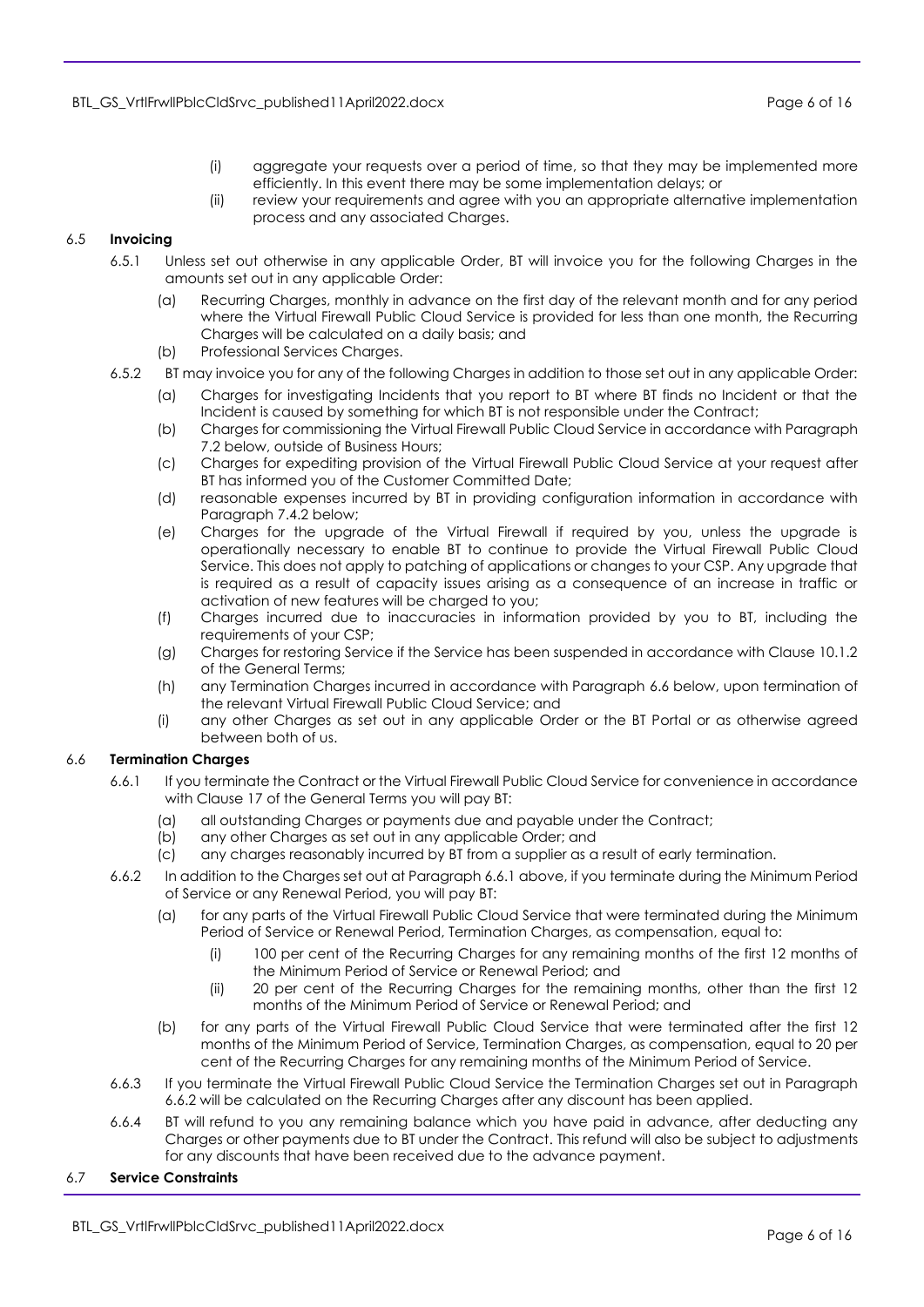#### BTL\_GS\_VrtlFrwllPblcCldSrvc\_published11April2022.docx Page 7 of 16

- 6.7.1 BT does not warrant that:
	- (a) the Virtual Firewall Public Cloud Service is error free;
	- (b) the Virtual Firewall Public Cloud Service will detect all security or malicious code threats; or
	- (c) use of the Virtual Firewall Public Cloud Service will keep your network or computer systems free from all viruses or other malicious or unwanted Content or safe from intrusions or other security breaches.
- 6.7.2 You will be responsible for results obtained from the use of the Virtual Firewall Public Cloud Service, and for conclusions drawn from such use.
- 6.7.3 BT will not be liable for any damage or Claims caused by errors or omissions in any information, instructions or scripts provided to BT by you in connection with the Virtual Firewall Public Cloud Service, or any actions taken by BT at your direction.
- 6.7.4 The Virtual Firewall Public Cloud Service may not be available in all locations.
- 6.7.5 Some Service Options may not be available on all Virtual Firewalls.
- 6.7.6 BT will not be liable if BT is unable to deliver the Virtual Firewall Public Cloud Service because of a lack of network capacity on your selected Virtual Firewalls.
- 6.7.7 BT will not pro-actively view your reports and events for security vulnerabilities.
- 6.7.8 The period over which data can be analysed is dependent on the number of events occurring on the Virtual Firewall and logged by the Virtual Firewall.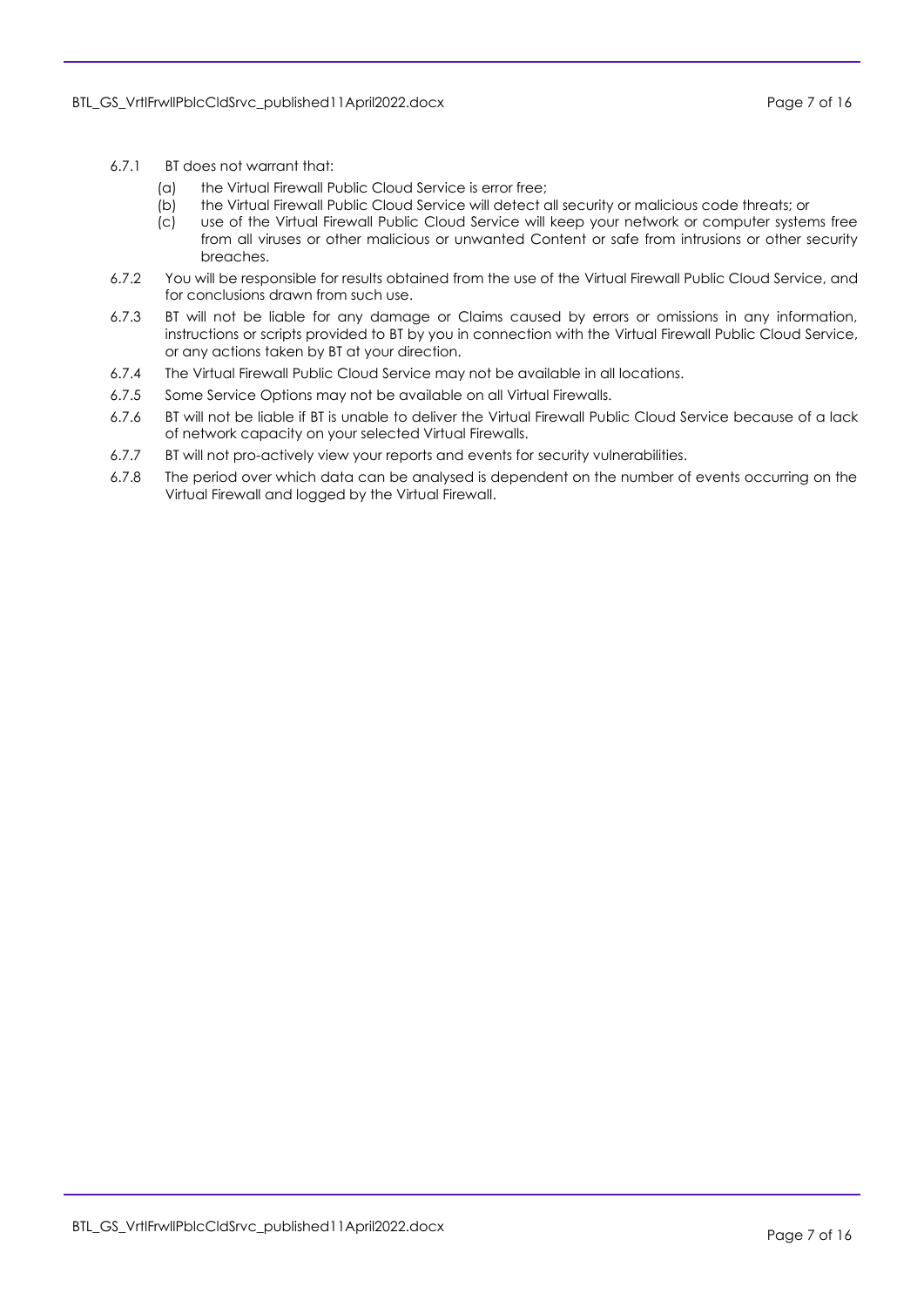# <span id="page-7-0"></span>**Part B – Service Delivery and Management**

# <span id="page-7-1"></span>**7 BT's Obligations**

#### 7.1 **Service Delivery**

Before the Service Start Date and, where applicable, throughout the provision of the Virtual Firewall Public Cloud Service, BT will provide you with contact details for the Service Desk.

## <span id="page-7-3"></span>7.2 **Commissioning of the Service**

Before the Service Start Date, BT will:

- 7.2.1 configure the Virtual Firewall Public Cloud Service;
- 7.2.2 conduct a series of standard tests on the Virtual Firewall Public Cloud Service to ensure that it is configured correctly; and
- <span id="page-7-5"></span>7.2.3 on the date that BT has completed the activities in this Paragraph [7.2,](#page-7-3) confirm to you that the Virtual Firewall Public Cloud Service is available for performance of any Acceptance Tests in accordance with Paragraph [8.2](#page-8-0) below.

#### <span id="page-7-6"></span>7.3 **During Operation**

On and from the Service Start Date, BT:

- 7.3.1 will respond and use reasonable endeavours to remedy an Incident without undue delay and in accordance with the Service Levels in Part C of the Contract if BT detects or if you report an Incident;
- 7.3.2 will, for a period of five consecutive Business Days after the Service Start Date, implement any minor changes or corrections to your CSP that may be necessary for the operation of the Virtual Firewall Public Cloud Service. BT will implement such changes as soon as reasonably practicable;
- 7.3.3 will maintain the BT Portal to provide you with access to reports and to place CSP change requests in accordance with Paragraph [6.4](#page-4-2) above;
- 7.3.4 may carry out Maintenance from time to time and will use reasonable endeavours to inform you at least five Business Days before any Planned Maintenance on the Virtual Firewall Public Cloud Service, however, BT may inform you with less notice than normal where Maintenance is required in an emergency;
- 7.3.5 may, in the event of a security breach affecting the Virtual Firewall Public Cloud Service, require you to change any or all of your passwords;
- 7.3.6 will use secure protocols or a secure management link to connect to the Virtual Firewall via the Internet or other agreed network connection, in order to monitor the Virtual Firewall Public Cloud Service proactively and to assist in Incident diagnosis;
- 7.3.7 will continuously monitor your Virtual Firewall for security alerts and regularly poll the Virtual Firewall to check it is operational;
- 7.3.8 will not be liable for any delay in rectifying an Incident with the Virtual Firewall Public Cloud Service, where the Virtual Firewall Public Cloud Service is connected to a non-BT provided Enabling Service and BT is unable to connect to the Virtual Firewall in order to rectify such Incident; and
- 7.3.9 where the Eagle-I Enhanced Firewall Service Option is specified, BT will implement any changes as part of Automated IOC Blocking as quickly as is technically practicable.

## 7.4 **The End of the Service**

On termination of the Virtual Firewall Public Cloud Service by either of us, BT will:

- 7.4.1 terminate any rights of access to the BT Portal and stop providing all other elements of the Virtual Firewall Public Cloud Service; and
- <span id="page-7-4"></span>7.4.2 where requested in writing prior to the termination of this Contract, provide, where reasonably practical, information relating to the Virtual Firewall Public Cloud Service in a format that BT reasonably specifies, provided you have, at that time, paid all Charges outstanding at and resulting from termination (whether or not due at the date of termination). You will pay all reasonable expenses incurred by BT in providing this information.

#### <span id="page-7-2"></span>**8 Your Obligations**

#### 8.1 **Service Delivery**

Before the Service Start Date and, where applicable, throughout the provision of the Virtual Firewall Public Cloud Service, you will: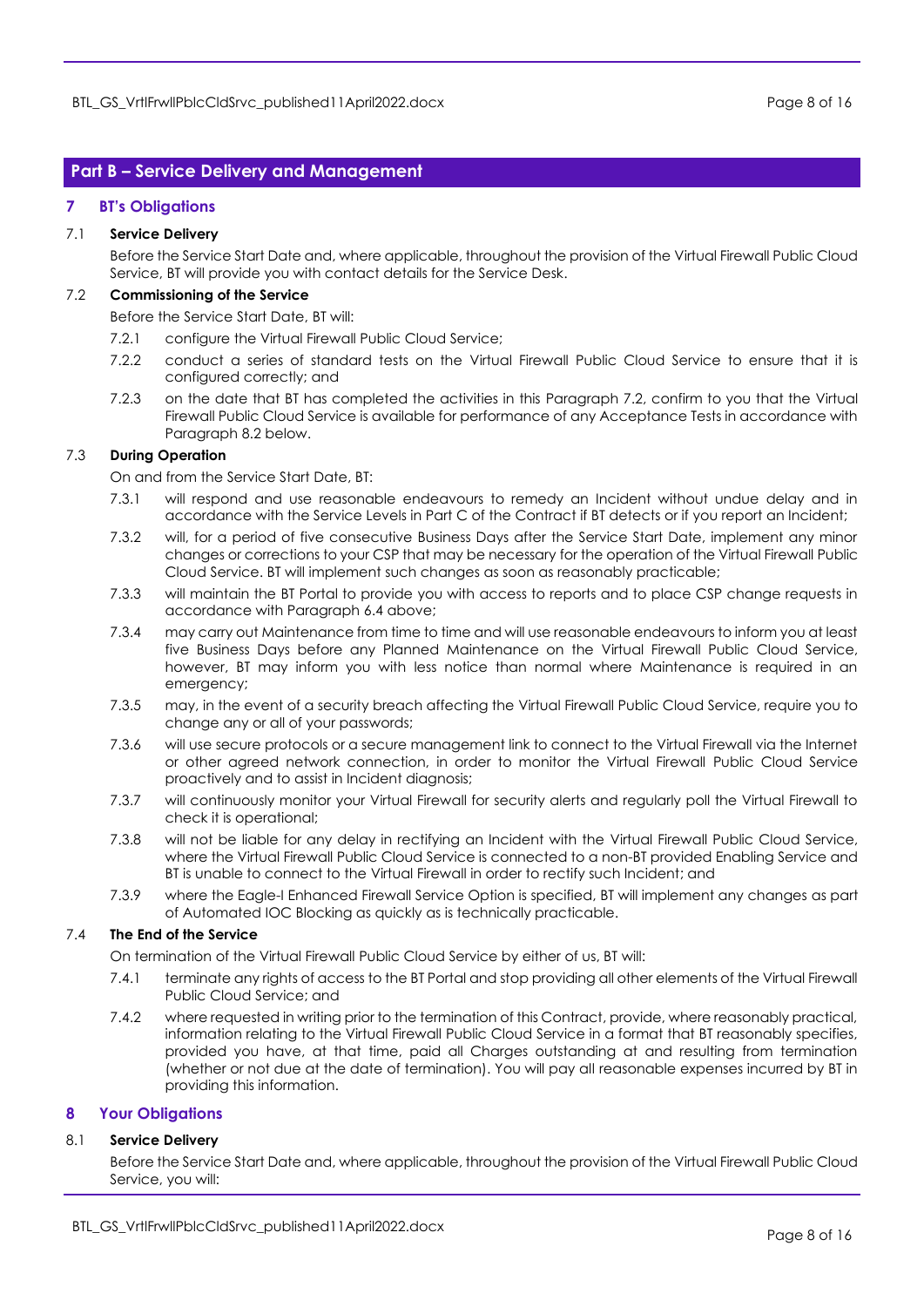#### BTL\_GS\_VrtlFrwllPblcCldSrvc\_published11April2022.docx Page 9 of 16

- 8.1.1 provide BT with the WAN IP of the newly installed Virtual Firewall so BT can access and manage the Virtual Firewall;
- 8.1.2 in jurisdictions where an employer is legally required to make a disclosure to its Users and other employees:
	- (a) inform your Users that as part of the Virtual Firewall Public Cloud Service being delivered by BT, BT may monitor and report to you the use of any targeted applications by them;
	- (b) ensure that your Users or other employees have consented or are deemed to have consented to such monitoring and reporting (if such consent is legally required); and
	- (c) agree that BT will not be liable for any failure by you to comply with this Paragraph, and you will be liable to BT for any Claims, losses, costs or liabilities incurred or suffered by BT due to your failure to comply with this Paragraph;
- 8.1.3 manage, and provide BT with, accurate details of your internal IP Address design;
- 8.1.4 modify your network routing to ensure appropriate traffic is directed to the Virtual Firewall;
- 8.1.5 ensure that Virtual Firewalls are able, in accordance with BT's instructions provided to you by BT, to receive updates, such as vulnerability signatures, directly over the Internet, or over an alternative path agreed with BT for that purpose;
- 8.1.6 ensure that your network and all applications conform to relevant industry standards and provide written confirmation to BT upon reasonable request;
- 8.1.7 provide and manage your own end-user VPN software including authentication of Users if you select the VPN Service Option set out in Paragrap[h 3.1;](#page-1-6)
- 8.1.8 ensure, unless BT has agreed in writing to do so, that the LAN protocols and applications you use, are compatible with the Virtual Firewall Public Cloud Service;
- 8.1.9 provide your LAN details to BT when requested without undue delay;
- 8.1.10 not misuse the Virtual Firewall Public Cloud Service to contravene or circumvent local laws and regulations; such contravention will be treated as a material breach and BT may:
	- (a) suspend the Virtual Firewall Public Cloud Service and refuse to restore the Virtual Firewall Public Cloud Service until BT receives an acceptable assurance from you that there will be no further contravention or circumvention; or
	- (b) terminate the Virtual Firewall Public Cloud Service upon written Notice;
- 8.1.11 provide BT with any information that is reasonably requested by any regulatory body, legal authority or government entity in any country in connection with the encryption capabilities of the Virtual Firewall Public Cloud Service;
- 8.1.12 obtain any local import and User licenses and any necessary written authority from the relevant regulatory bodies to enable BT to provide you with the Virtual Firewall Public Cloud Service;
- 8.1.13 provide BT with any documentation reasonably required in order to deliver the Virtual Firewall Public Cloud Service, including documentation relating to the Enabling Services set out in Paragraph [5.1](#page-3-5) above.

# <span id="page-8-3"></span><span id="page-8-0"></span>8.2 **Acceptance Tests**

- 8.2.1 You will carry out the Acceptance Tests for the Virtual Firewall Public Cloud Service within five Business Days after receiving Notice from BT in accordance with Paragraph [7.2.3](#page-7-5) ("**Acceptance Test Period**").
- <span id="page-8-2"></span>8.2.2 The Virtual Firewall Public Cloud Service is accepted by you if you confirm acceptance in writing during the Acceptance Test Period or is treated as being accepted by you if you do not provide BT with Notice to the contrary by the end of the Acceptance Test Period.
- 8.2.3 Subject to Paragraph [8.2.4,](#page-8-1) the Service Start Date will be the earlier of the following:
	- (a) the date that you confirm or BT deems acceptance of the Virtual Firewall Public Cloud Service in writing in accordance with Paragraph [8.2.2;](#page-8-2) or
	- (b) the date of the first day following the Acceptance Test Period.
- <span id="page-8-1"></span>8.2.4 If, during the Acceptance Test Period, you provide BT Notice that the Acceptance Tests have not been passed, BT will remedy the non-conformance without undue delay and provide you Notice that BT has remedied the non-conformance and inform you of the Service Start Date.

# 8.3 **During Operation**

On and from the Service Start Date, you will:

8.3.1 ensure that Users report Incidents to the Customer Contact and not to the Service Desk;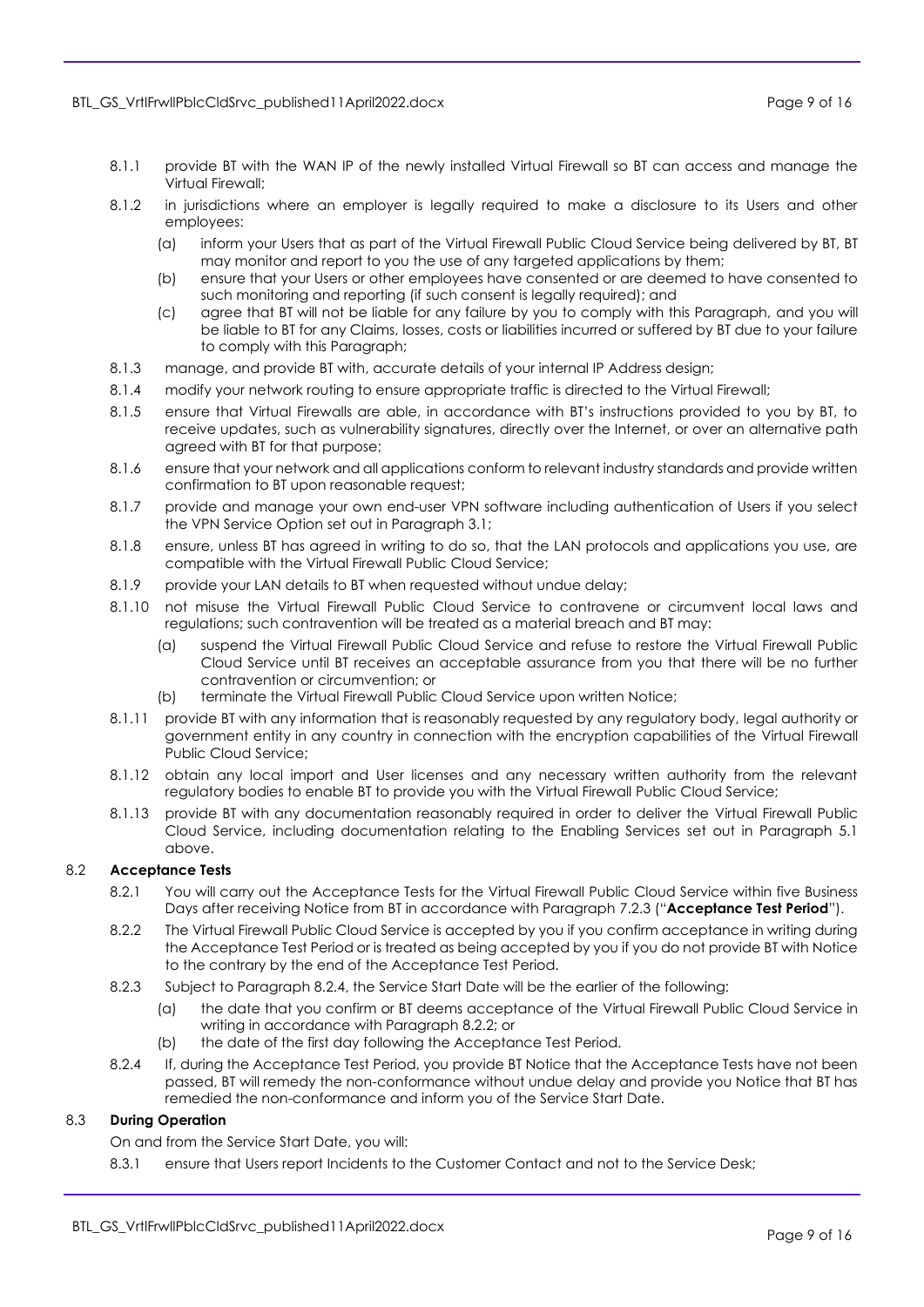- 8.3.2 ensure that the Customer Contact will take Incident reports from Users and pass these to the Service Desk using the reporting procedures agreed between both of us, and is available for all subsequent Incident management communications;
- 8.3.3 notify BT of any planned work that may cause an Incident;
- 8.3.4 monitor and maintain any Customer Equipment connected to the Virtual Firewall Public Cloud Service or used in connection with a Virtual Firewall Public Cloud Service including your hardware and Virtual Machine managing software hosting the Virtual Firewall.
- 8.3.5 ensure that any Customer Equipment that is connected to the Virtual Firewall Public Cloud Service or that you use, directly or indirectly, in relation to the Virtual Firewall Public Cloud Service is:
	- (a) adequately protected against viruses and other breaches of security;
	- (b) technically compatible with the Virtual Firewall Public Cloud Service and will not harm or damage BT Equipment, the BT Network, or any of BT's suppliers' or subcontractors' network or equipment; and
	- (c) approved and used in accordance with relevant instructions, standards and Applicable Law and any safety and security procedures applicable to the use of that Customer Equipment;
- 8.3.6 immediately disconnect any Customer Equipment, or advise BT to do so at your expense, where Customer Equipment:
	- (a) does not meet any relevant instructions, standards or Applicable Law; or
	- (b) contains or creates material that is in breach of the Acceptable Use Policy and you are contacted by BT about such material,

and resolve the issue with the Customer Equipment prior to reconnection to the Virtual Firewall Public Cloud Service;

- 8.3.7 distribute, manage and maintain access profiles, passwords and other systems administration information relating to the control of Users' access to the BT Portal;
- 8.3.8 ensure the security and proper use of all valid User access profiles, passwords and other systems administration information used in connection with the BT Portal and:
	- (a) immediately terminate access for any person who is no longer a User;
	- (b) inform BT immediately if a User's ID or password has, or is likely to, become known to an unauthorised person, or is being or may be used in an unauthorised way;
	- (c) take all reasonable steps to prevent unauthorised access to the BT Portal and your Public Cloud Infrastructure;
	- (d) satisfy BT's security checks if a password is lost or forgotten; and
	- (e) change any or all passwords or other systems administration information used in connection with the BT Portal if BT requests you to do so in order to ensure the security or integrity of the Virtual Firewall Public Cloud Service.
- 8.3.9 request, if applicable, up to five login/password combinations for access to the BT Portal for use by you or your agents. You may assign one login combination to BT's service support personnel.
- 8.3.10 before reporting an Incident to BT, ensure that any Enabling Service is working correctly;
- 8.3.11 not disclose any information in relation to the performance of the Virtual Firewall Public Cloud Service to any third party without BT's prior written consent; and
- 8.3.12 duplicate and store Content you wish to keep on other devices not connected to the Virtual Firewall Public Cloud Service.

# 8.4 **The End of the Service**

On termination of the Virtual Firewall Public Cloud Service by either of us, you will promptly return or delete any Confidential Information that you have received from BT during the term of the Contract.

# <span id="page-9-0"></span>**9 Notification of Incidents**

Where you become aware of an Incident:

- 9.1 the Customer Contact will report it to the Service Desk;
- <span id="page-9-1"></span>9.2 BT will give you a Ticket;
- <span id="page-9-2"></span>9.3 BT will inform you when it believes the Incident is cleared and will close the Ticket when:
	- 9.3.1 you confirm that the Incident is cleared within 24 hours after having been informed; or
	- 9.3.2 BT has attempted unsuccessfully to contact you, in the way agreed between both of us in relation to the Incident, and you have not responded within 24 hours following BT's attempt to contact you.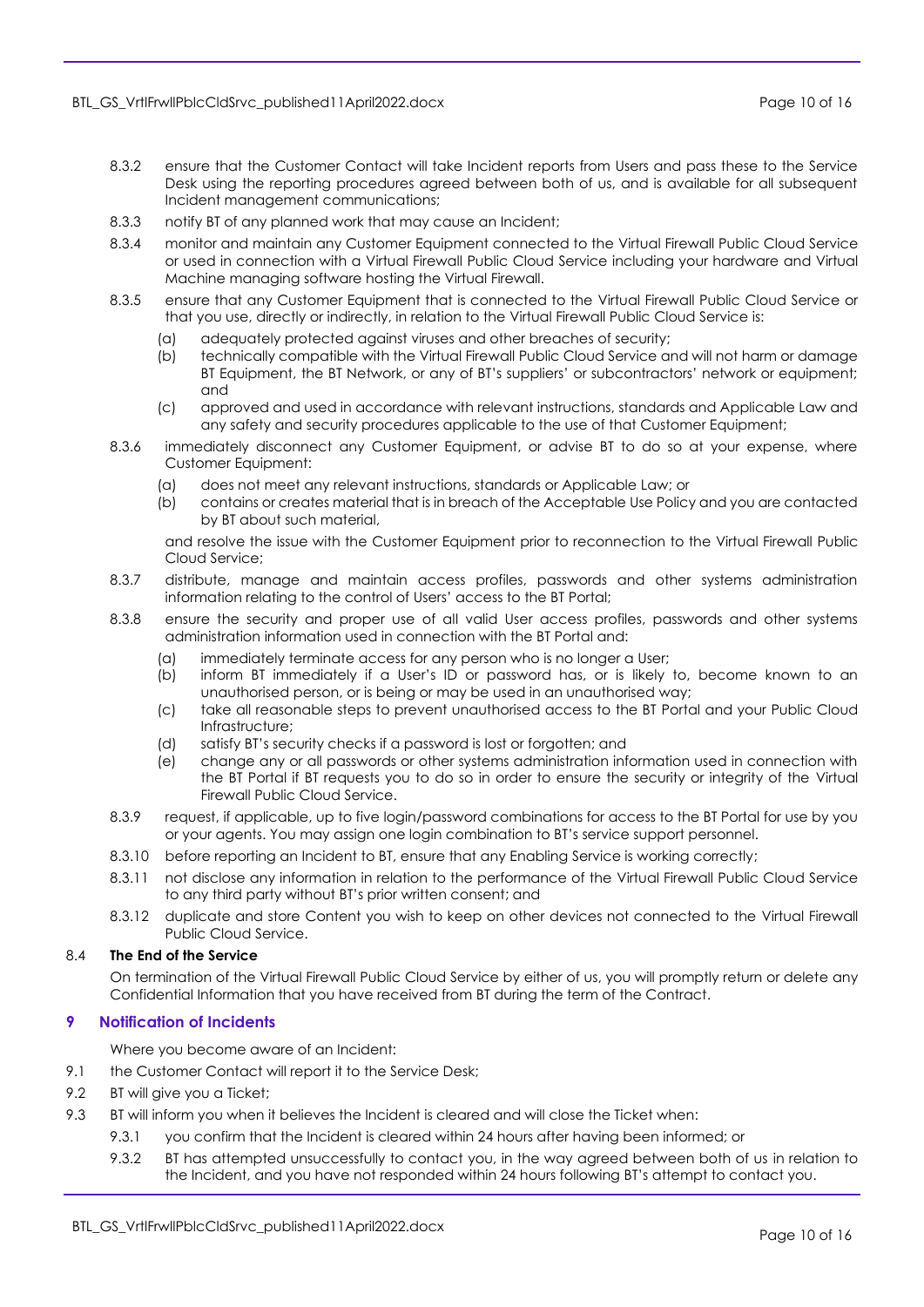# BTL\_GS\_VrtlFrwllPblcCldSrvc\_published11April2022.docx Page 11 of 16

- <span id="page-10-0"></span>9.4 If you confirm that the Incident is not cleared within 24 hours after having been informed, the Ticket will remain open, and BT will continue to work to resolve the Incident.
- 9.5 Where BT becomes aware of an Incident, Paragraphs [9.2,](#page-9-1) [9.3](#page-9-2) and [9.4](#page-10-0) will apply.
- 9.6 BT will keep you informed throughout the course of the Incident resolution at regular intervals. Updates may be provided by telephone or email.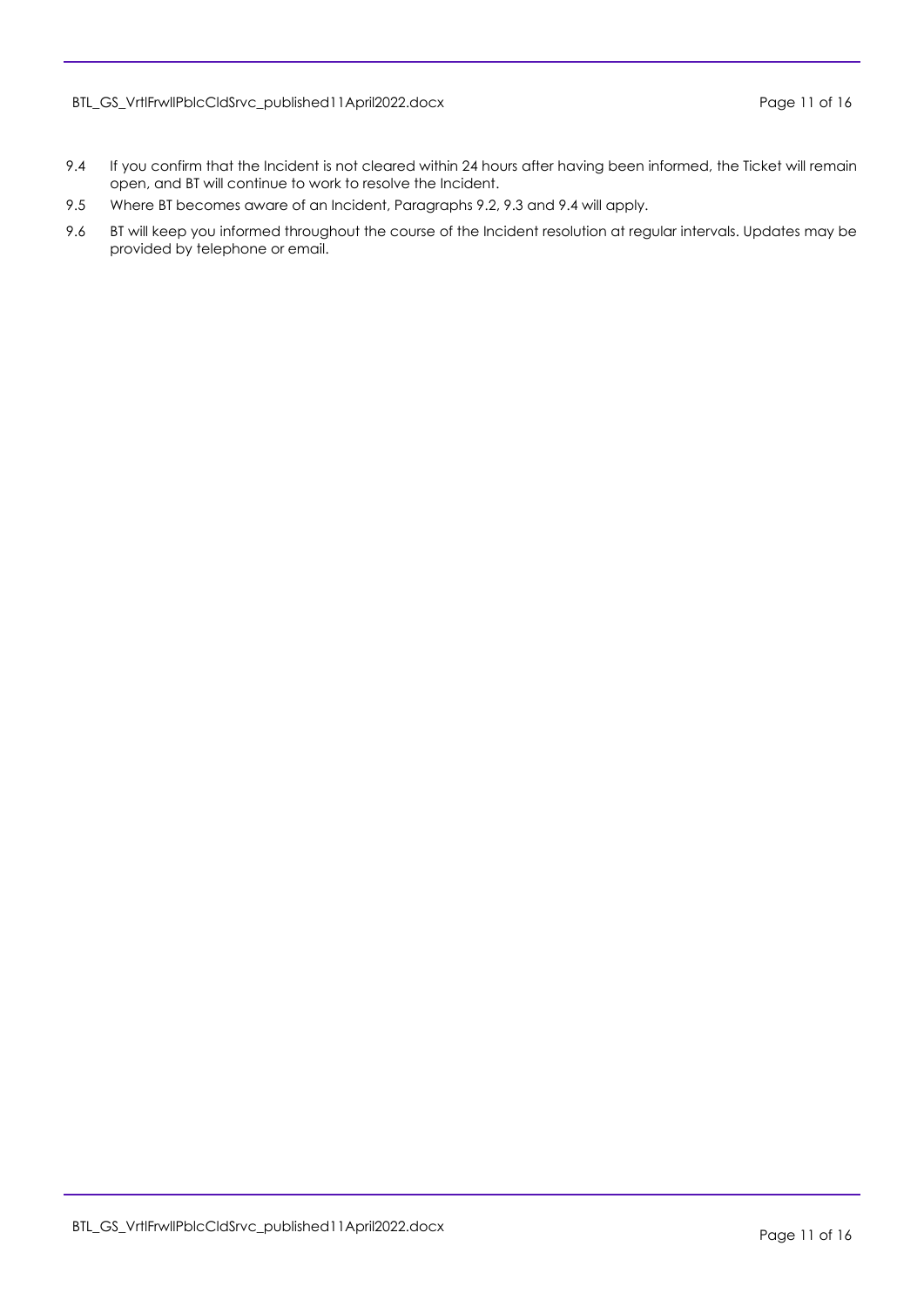# <span id="page-11-0"></span>**Part C – Service Levels**

#### <span id="page-11-1"></span>**10 Service Availability**

#### <span id="page-11-7"></span>10.1 **Availability Service Level**

- 10.1.1 From the Service Start Date, BT will provide the Virtual Firewall Public Cloud Service with a target availability corresponding to the applicable SLA Category for the Virtual Firewall as set out in the applicable Order, as set out in the table in Paragraph [10.2.1](#page-11-3) ("**Availability Service Level**")
- 10.1.2 You may request Availability Service Credits for Severity Level 1 Incidents at either:
	- (a) the Standard Availability Service Credit Rate, as set out in Paragrap[h 10.3.4;](#page-11-4) or
	- (b) as applicable, the Elevated Availability Service Credit Rate, as set out in Paragrap[h 10.3.5.](#page-11-5)

# <span id="page-11-3"></span>10.2 **SLA Categories**

10.2.1 The following table sets out the Availability Annual Targets, the Maximum Annual Availability Downtime, the Maximum Monthly Availability Downtime, the Standard Availability Service Credit Rate, the Elevated Availability Service Credit Rate and the Service Credit Interval for each SLA Category:

| <b>SLA</b><br>Category | <b>Availability</b><br><b>Annual Target</b> | Maximum<br>Annual<br><b>Availability</b><br><b>Downtime</b> | <b>Maximum</b><br><b>Monthly</b><br>Availability<br>Downtime | <b>Standard</b><br><b>Availability</b><br><b>Service Credit</b><br>Rate | Elevated<br><b>Availability</b><br><b>Service Credit</b><br>Rate | <b>Service Credit</b><br>Interval |
|------------------------|---------------------------------------------|-------------------------------------------------------------|--------------------------------------------------------------|-------------------------------------------------------------------------|------------------------------------------------------------------|-----------------------------------|
| $Cat A++$              | $\geq$ 99.999%                              | 5 minutes                                                   | 0 minutes                                                    | 4%                                                                      | 8%                                                               | 5 min                             |
| $Cat A+$               | $\geq 99.99\%$                              | 1 hour                                                      | 0 minutes                                                    | 4%                                                                      | 8%                                                               | 15 min                            |
| Cat A1                 | $\geq 99.97\%$                              | 3 hours                                                     | 0 minutes                                                    | 4%                                                                      | 8%                                                               | 1 hour                            |
| Cat A                  | $\geq 99.95\%$                              | 4 hours                                                     | 0 minutes                                                    | 4%                                                                      | 8%                                                               | 1 hour                            |
| Cat B                  | $\geq 99.90\%$                              | 8 hours                                                     | 1 hour                                                       | 4%                                                                      | 8%                                                               | I hour                            |
| Cat C                  | $\geq$ 99.85%                               | 13 hours                                                    | 3 hours                                                      | 4%                                                                      | $4\%$                                                            | 1 hour                            |
| Cat D                  | $\geq 99.80\%$                              | 17 hours                                                    | 5 hours                                                      | 4%                                                                      | 4%                                                               | 1 hour                            |
| Cat E                  | $\geq 99.70\%$                              | 26 hours                                                    | 7 hours                                                      | 4%                                                                      | $4\%$                                                            | 1 hour                            |
| Cat F                  | $\geq 99.50\%$                              | 43 hours                                                    | 9 hours                                                      | 4%                                                                      | $4\%$                                                            | 1 hour                            |
| Cat G                  | $\geq 99.00\%$                              | 87 hours                                                    | 11 hours                                                     | 4%                                                                      | $4\%$                                                            | I hour                            |
| Cat H                  | $\geq$ 98.00%                               | 175 hours                                                   | 13 hours                                                     | 4%                                                                      | $4\%$                                                            | 1 hour                            |
| Cat I                  | $\geq 97.00\%$                              | 262 hours                                                   | 15 hours                                                     | 4%                                                                      | 4%                                                               | 1 hour                            |

#### <span id="page-11-6"></span>10.3 **Availability Service Credits**

- 10.3.1 If a Severity Level 1 Incident occurs, BT will measure the Availability Downtime for the Virtual Firewall(s) starting from when you report or BT gives you notice of a Severity Level 1 Incident, and ending when BT closes the Incident in accordance with Paragraph [9.3](#page-9-2) above.
- 10.3.2 BT will measure the Availability Downtime in units of full minutes during the Contracted Maintenance **Hours**
- <span id="page-11-8"></span>10.3.3 BT will then calculate the cumulative Availability Downtime for the calendar months in which the Severity Level 1 Incident occurred ("**Cumulative Monthly Availability Downtime**") and for the previous 12 consecutive calendar months (the "**Cumulative Annual Availability Downtime**"), but in the event that the Virtual Firewall has been installed for less than 12 consecutive months, BT will apply an assumed Cumulative Annual Availability Downtime for the previous 12 consecutive months using the Availability Downtime data recorded to date.
- <span id="page-11-4"></span>10.3.4 If the Cumulative Monthly Availability Downtime of the Virtual Firewall Public Cloud Service exceeds the Maximum Monthly Availability Downtime, you may request Availability Service Credits at the Standard Availability Service Credit Rate for each Service Credit Interval above the Maximum Monthly Availability Downtime.
- <span id="page-11-5"></span>10.3.5 If the Cumulative Annual Availability Downtime of the Virtual Firewall Public Cloud Service exceeds the Maximum Annual Availability Downtime, you may request Availability Service Credits for all further Severity Level 1 Incidents at the Elevated Availability Service Credit Rate for each started Service Credit Interval above the Maximum Annual Availability Downtime up to and until the Cumulative Annual Availability Downtime by Service is less than the Maximum Annual Availability Downtime.

#### 10.4 **Exceptions**

10.4.1 The Availability Service Level does not apply to Incidents caused by the unavailability of the Enabling Service.

#### <span id="page-11-2"></span>**11 Requests for Service Credits**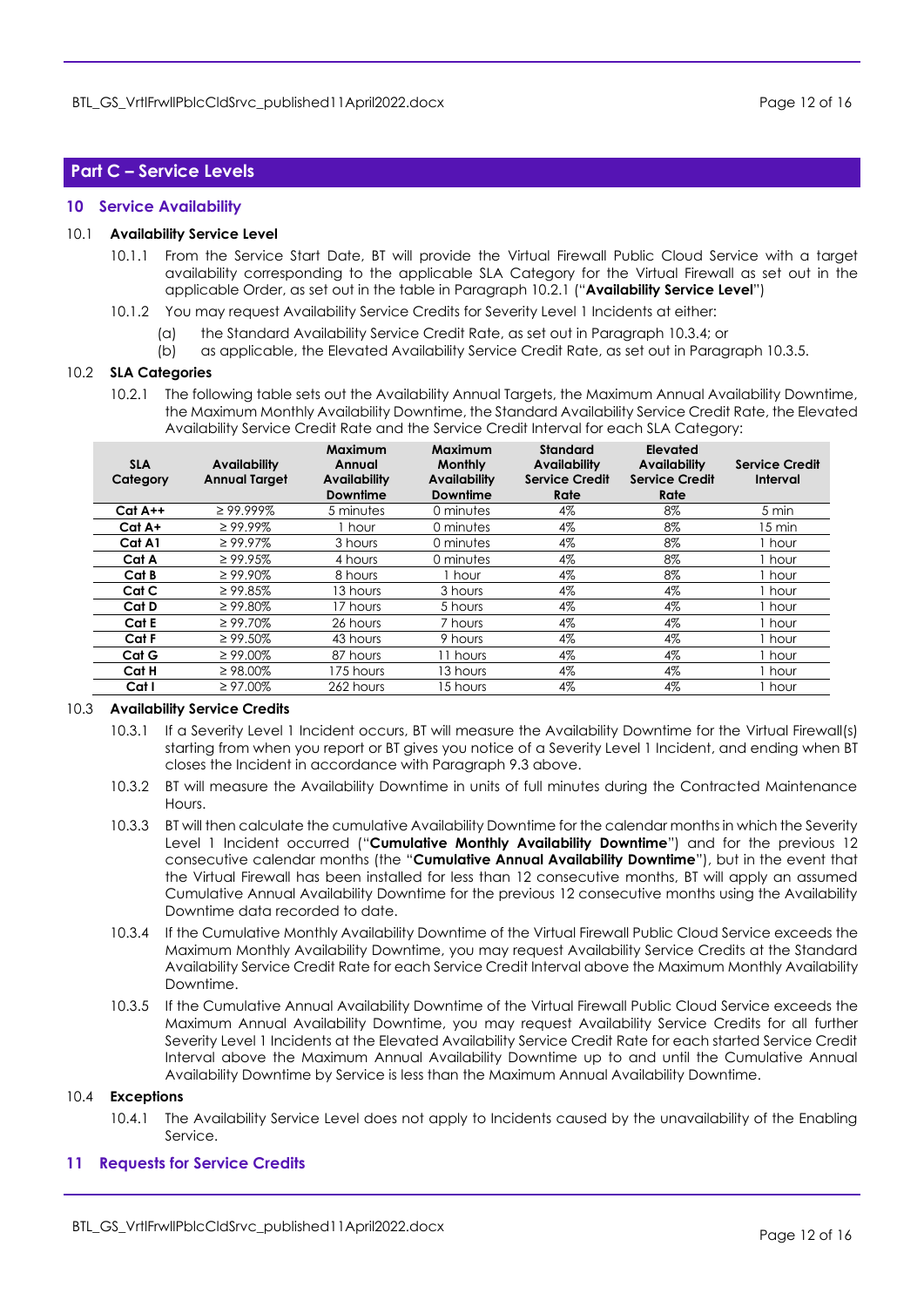# BTL\_GS\_VrtlFrwllPblcCldSrvc\_published11April2022.docx Page 13 of 16

- <span id="page-12-1"></span>11.1 You may request applicable Service Credits within 28 days of the end of the calendar month in which a Severity Level 1 Incident occurred by providing details of the reason for the claim. Any failure by you to submit a request in accordance with this Paragraph will constitute a waiver of any claim for Service Credits for that calendar month.
- 11.2 Upon receipt of a valid request for Service Credits in accordance with Paragraph [11.1](#page-12-1) above:
	- 11.2.1 BT will issue you with the applicable Service Credits by deducting those Service Credits from your invoice within two billing cycles of the request being received; and
	- 11.2.2 following expiry or termination of the Contract where no further invoices are due to be issued by BT, BT will pay you the Service Credits in a reasonable period of time.
- 11.3 Service Credits for all Service Levels will be aggregated and are available up to a maximum amount equal to 100 per cent of the monthly Recurring Charge for the affected Virtual Firewall.
- 11.4 All Service Levels and Service Credits will be calculated in accordance with information recorded by, or on behalf of, BT.
- 11.5 The Service Levels under this Schedule will not apply:
	- 11.5.1 in the event that Clause 8 or Clause 23 of the General Terms applies;
	- 11.5.2 during any trial period of the Virtual Firewall Public Cloud Service;
	- 11.5.3 to Simple Service Requests; or
	- 11.5.4 to any Incident not reported in accordance with Paragrap[h 9.](#page-9-0)

# <span id="page-12-0"></span>**12 CSP Change Request Delivery Time Targets**

- 12.1 BT will deliver Urgent and Standard Changes to your CSP in accordance with the table set out in Paragraph [12.2.](#page-12-2)
- <span id="page-12-2"></span>12.2 The target response times for any Urgent or Standard Changes to your CSP are as follows:

| <b>Reauest</b>         | <b>Target Response</b> |
|------------------------|------------------------|
| <b>Urgent Change</b>   | 4 Hours                |
| <b>Standard Change</b> | 8 Hours                |

12.3 Service Credits will not apply to any CSP change requests.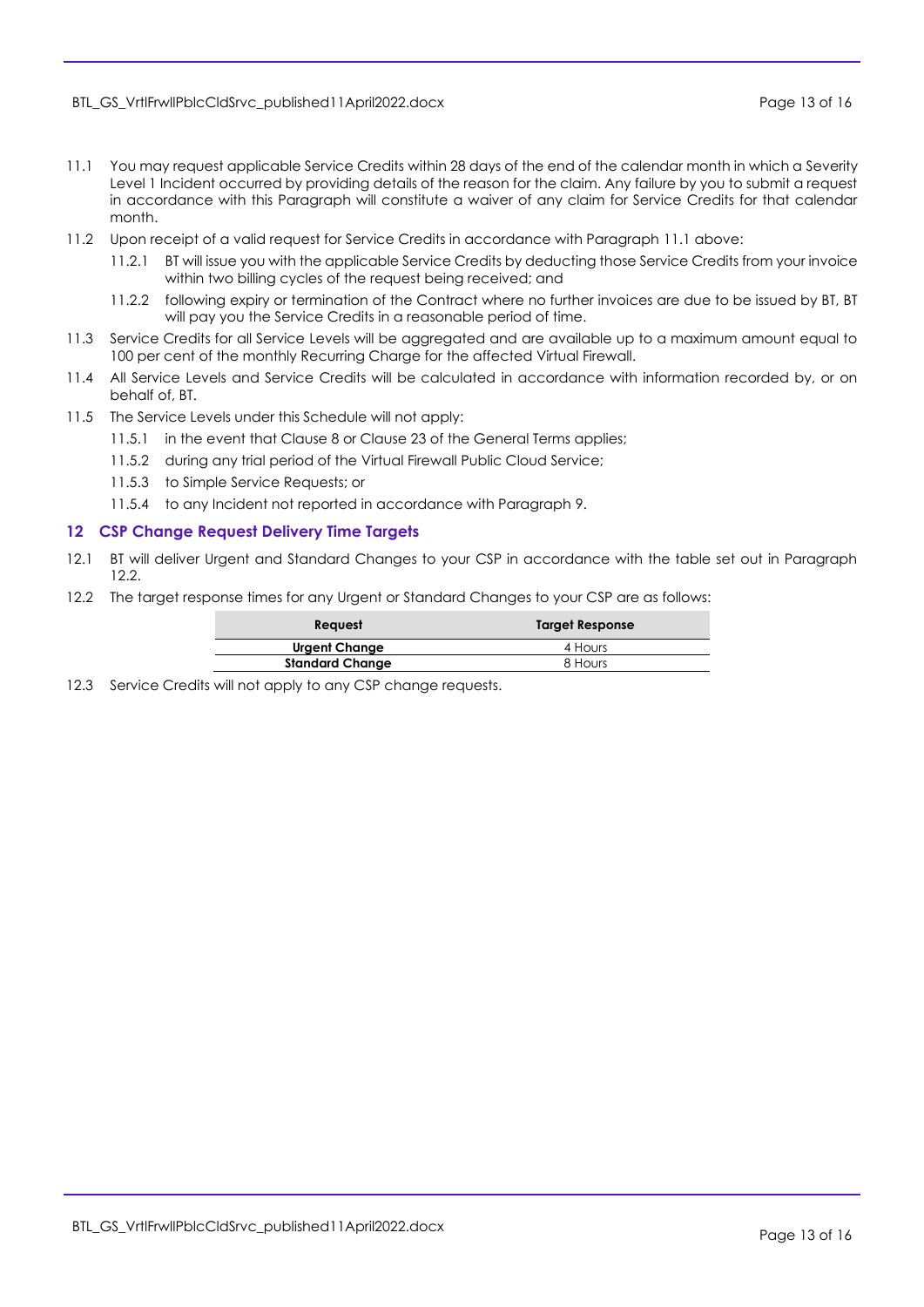# <span id="page-13-0"></span>**Part D – Defined Terms**

#### <span id="page-13-1"></span>**13 Defined Terms**

In addition to the defined terms in the General Terms, capitalised terms in this Schedule will have the below meanings (and in the case of conflict between these defined terms and the defined terms in the General Terms, these defined terms will take precedence for the purposes of this Schedule). BT has repeated some definitions in this Schedule that are already defined in the General Terms. This is to make it easier for you to find the definitions when reading this Schedule.

"**Acceptance Test Period**" has the meaning given in Paragrap[h 8.2.1.](#page-8-3)

"**Acceptance Tests**" means those objective tests conducted by you that when passed confirm that you accept the Virtual Firewall Public Cloud Service and that the Virtual Firewall Public Cloud Service is ready for use save for any minor non-conformities that will be resolved as an Incident in accordance with Paragrap[h 7.3.1.](#page-7-6)

"**Automated IOC Blocking**" has the meaning given in Paragraph [3.9.1\(b\)\(i\).](#page-3-3)

"**Availability**" means the period of time when the Virtual Firewall Public Cloud Service is functioning.

"**Availability Annual Target**" has the meaning given in the table at Paragraph [10.2.1](#page-11-3) for the relevant SLA Category.

"**Availability Downtime**" means the period of time during which a Severity Level 1 Incident exists as measured by BT in accordance with Paragrap[h 10.3.1.](#page-11-6)

"**Availability Service Credit**" means the Service Credit available for a failure to meet the Availability Service Level, as set out in Paragraphs 10.3

"**Availability Service Level**" has the meaning given in in Paragraph [10.1.](#page-11-7)

"**BT Blocklist**" means any IOCs which BT has identified using its Eagle-I Platform.

"**BT Network**" means the communications network owned or leased by BT.

"**BT Portal**" means an online web page you can access to view the current status of your Virtual Firewall Public Cloud Service.

"**Business Hours**" means between the hours of 08.00 and 17.00 in a Business Day.

"**Content**" means applications, data, information (including emails), video, graphics, sound, music, photographs, software or any other material.

"**Contracted Maintenance Hours**" means the times during which BT will provide maintenance for the Virtual Firewall Public Cloud Service, which are Business Hours unless set out otherwise in any applicable Order.

"**Cumulative Annual Availability Downtime**" has the meaning given in Paragraph [10.3.3.](#page-11-8)

"**Cumulative Monthly Availability Downtime**" has the meaning given in Paragrap[h 10.3.3.](#page-11-8)

"**Customer Equipment**" means any equipment including any software, other than BT Equipment, used by you in connection with a Virtual Firewall Public Cloud Service.

"**Customer Security Policy**" or "**CSP**" means your security policy containing the security rules, set and owned by you, that are applied to the Virtual Firewall and determine the operation of the Virtual Firewall Public Cloud Service.

"**Eagle-I Enhanced Firewall Service**" means the Service Option specified at Paragraph 3.9.

"**Eagle-I Platform**" means the solution through which BT shall identify IOCs .

"**Elevated Availability Service Credit Rate**" means the applicable rate as set out in the table at Paragraph [10.2.1](#page-11-3) for the relevant SLA Category.

"**Enabling Service**" has the meaning given in Paragraph [5.1.](#page-3-5)

"**Existing Blocklist Enhancement**" has the meaning given in Paragraph [3.9.1\(a\)\(ii\).](#page-3-6)

"**Firewall Intrusion Detection and Prevention Service**" means the Service Option as set out in Paragraph 3.5.

"**General Terms**" means the general terms to which this Schedule is attached or can be found at www.bt.com/terms, and that form part of the Contract.

"**Incident**" means an unplanned interruption to, or a reduction in the quality of, the Virtual Firewall Public Cloud Service or particular element of the Virtual Firewall Public Cloud Service.

"**Internet**" means a global system of interconnected networks that use a standard Internet Protocol to link devices worldwide.

"**Internet Protocol**" or "**IP**" means a communications protocol for devices connected to the Internet that specifies the format for addresses and units of transmitted data.

"**IOCs**" or "**Indicators of Compromise**" has the meaning given in Paragraph [3.9.1\(a\)\(i\).](#page-2-0)

"**IP Address**" means a unique number on the Internet of a network card or controller that identifies a device and is visible by all other devices on the Internet.

**"IPS"** has the meaning given in Paragraph [3.5.1.](#page-2-1)

"**Local Area Network**" or "**LAN**" means the infrastructure that enables the ability to transfer IP services within Site(s) (including data, voice and video conferencing services).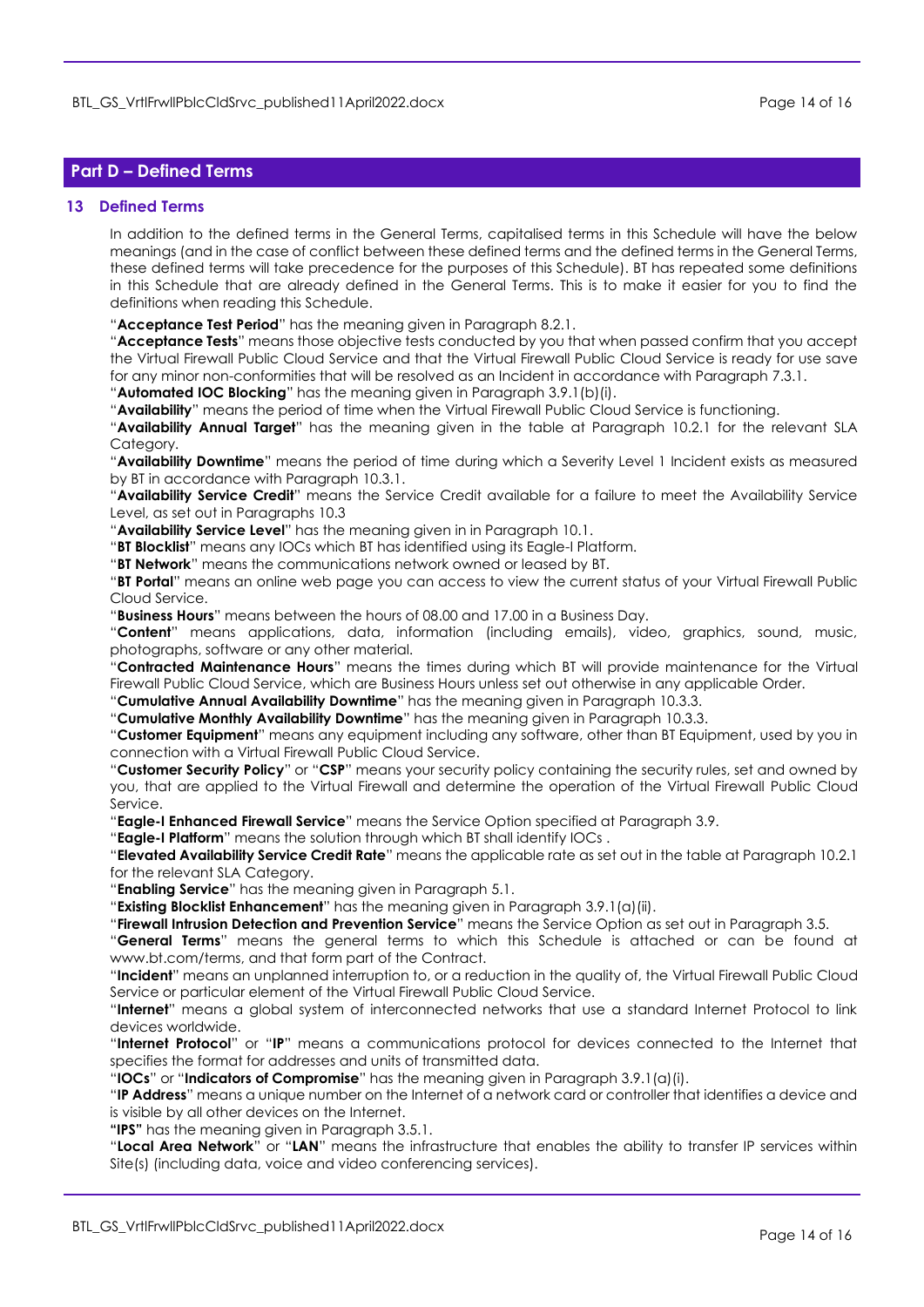#### BTL\_GS\_VrtlFrwllPblcCldSrvc\_published11April2022.docx Page 15 of 16

"**Maximum Annual Availability Downtime**" has the meaning given in the table at Paragraph [10.2.1](#page-11-3) for the relevant SLA Category.

"**Maximum Monthly Availability Downtime**" has the meaning given in the table at Paragraph [10.2.1](#page-11-3) for the relevant SLA Category.

"**Minimum Period of Service**" means a period of 12 consecutive months beginning on the Service Start Date, unless set out otherwise in any applicable Order.

"**Notice to Amend**" has the meaning given in Paragraph [6.1.2.](#page-4-0)

"**Planned Maintenance**" means any Maintenance BT has planned to do in advance.

"**Professional Services**" means those services provided by BT which are labour related services.

"**Public Cloud Infrastructure**" means a virtual infrastructure that is delivered or accessed via the Internet.

"**Qualifying Incident**" means an Incident, except where any of the following events have occurred:

- (a) the Virtual Firewall Public Cloud Service has been modified or altered in any way by you, or by BT in accordance with your instructions;
- (b) Maintenance;
- (c) you have performed any network configurations that BT did not approve or you cease or disable the Enabling Services;
- (d) an Incident has been reported and BT cannot confirm that an Incident exists after performing tests;
- (e) you requested BT to test the Virtual Firewall Public Cloud Service at a time when no Incident has been detected or reported; or
- (f) the Incident has arisen as a result of you changing your CSP(s).

"**Recurring Charges**" means the Charges for the Virtual Firewall Public Cloud Service or applicable part of the Virtual Firewall Public Cloud Service that are invoiced repeatedly in every payment period (e.g. every month), as set out in any applicable Order.

"**Renewal Period**" means for each Virtual Firewall Public Cloud Service, the initial 12 month period following the Minimum Period of Service, and each subsequent 12 month period.

"**Security Appliance**" means the BT Equipment or Purchased Equipment that BT manages on your behalf as part of the Associated Services used to apply the CSP(s). The Security Appliance may be physical or virtual.

"**Service Credit Interval**" has the meaning given in the table at Paragraph [10.2.1](#page-11-3) for the relevant SLA Category. "**Service Desk**" means the helpdesk that you are able to contact to submit service requests, report Incidents and ask questions about the Virtual Firewall Public Cloud Service.

"**Service Level**" means the Availability Service Level.

"**Service Management Boundary**" has the meaning given in Paragrap[h 4.1.](#page-3-7)

"**Service Options**" has the meaning given in Paragraph [3.](#page-1-5)

"**Severity Level 1 Incident**" means a Qualifying Incident that cannot be circumvented and that constitutes a complete loss of service at the Site(s).

"**Simple Change**" means the Simple Changes set out in the document titled Simple and Complex Change which may be accessed on the BT Portal.

"**Simple Service Request**" means small requests, as set out on the BT Portal, for predefined simple configuration changes to the Virtual Firewall Public Cloud Service, which have no impact on your inventory.

"**Site**" means a location at which the Virtual Firewall Public Cloud Service is provided.

"**SLA Category**" means the category, as set out in any applicable Order, which, in accordance with the table set out at Paragraph [10.2.1,](#page-11-3) specifies the following in relation to the Virtual Firewall Public Cloud Service or Site:

- (a) Availability Annual Target;
- (b) Maximum Annual Availability Downtime;
- (c) Maximum Monthly Availability Downtime;
- (d) Standard Availability Service Credit Rate;
- (e) Elevated Availability Service Credit Rate; and
- (f) Service Credit Interval.

#### **"SSL"** means secure sockets layer.

**"SSL Encrypted Traffic"** means means encrypted traffic transferred via the following protocols that BT will support for SSL/TLS Inspection:

- (a) HTTPS;
- (b) SMTPS;
- (c) POP3S;
- (d) IMPAS; and
- (e) FTPS.

**"SSL/TLS Inspection"** has the meaning given in Paragraph [3.6.1.](#page-2-2)